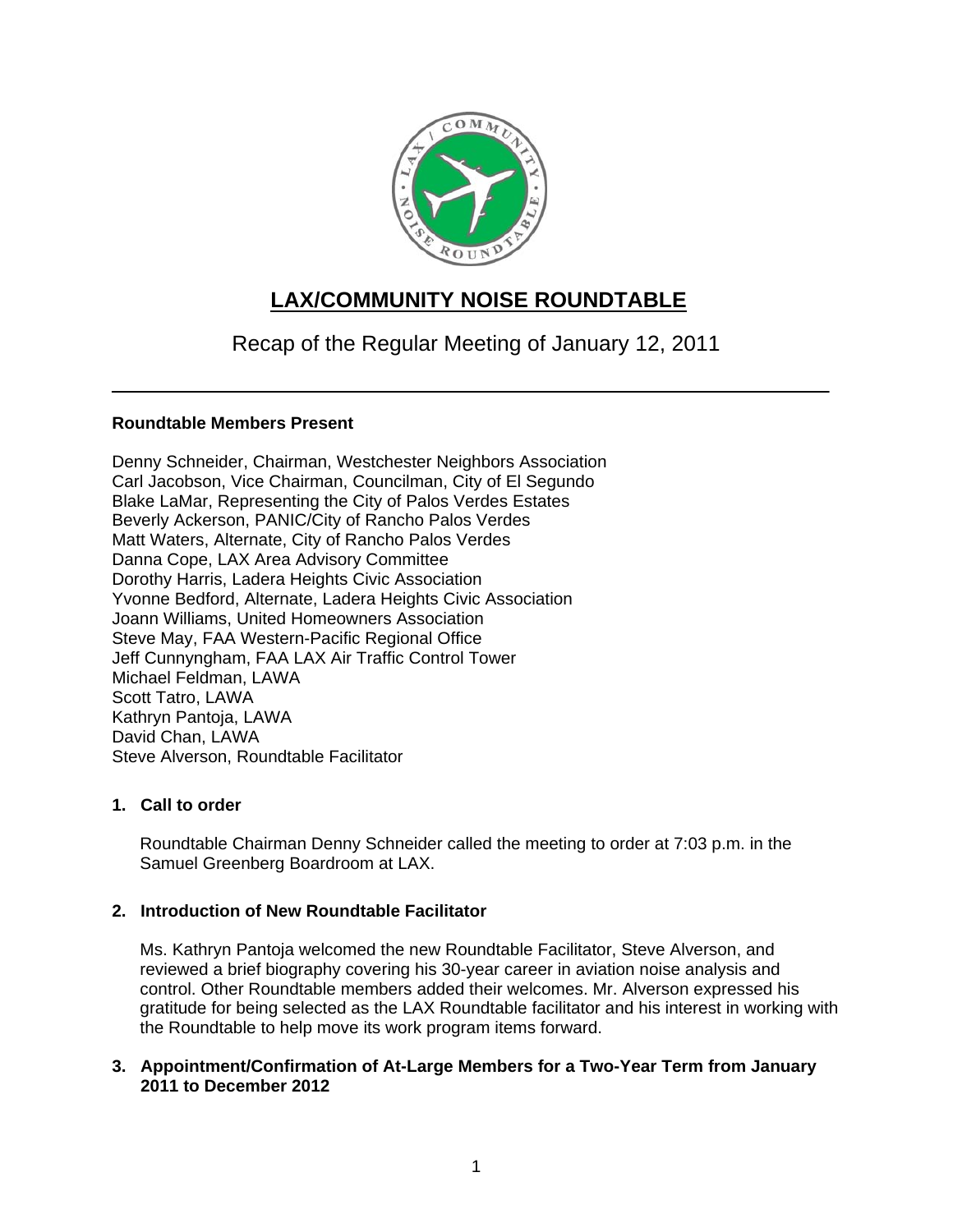Mr. David Chan reported that LAWA received four letters requesting the re-appointment of at-large members from the following entities:

- Ladera Heights Civic Association
- United Homeowners Association
- Westchester Neighbors Association
- PANIC

Chairman Denny Schneider recommended that the letters be accepted and the appointments be made by acclamation. Dorothy Harris made a motion to accept the Chairman's recommendation, which was seconded by Blake LaMar. The motion carried unanimously.

### **4. Update on LAX Noise Complaint Line**

Ms. Kathryn Pantoja provided an update on the cause of the most recent problems with the Noise Complaint Hotline going unanswered and the voicemail box filling up. She stated that current problems were the result of the relocation and consolidation of Airport Operations staff from the second floor to the fourth floor to form the new Airport Response Coordination Center. The Noise Complaint Line was inadvertently left on the second floor with no one to answer it. The mailbox quickly filled up and callers were unable to leave a complaint. Ms. Pantoja indicated that as of Friday, January  $7<sup>th</sup>$ , the phone line was moved to the fourth floor and was being answered again. LAWA noise staff is checking the Noise Complaint Line daily to ensure that it is operating properly.

Mr. Michael Feldman indicated that there will be additional changes to the Noise Complaint Hotline including LAWA's conversion of its phone system to Voice Over Internet Protocol, which may require assigning a new area code to the phone line. Several members expressed concerns about long distance charges, but LAWA assured them that the area code is merely an "overlay" code and that long distance charges will not apply.

Mr. Feldman also added that LAWA has made an attempt to better inform the community of activities at LAX that could affect aircraft noise exposure such as runway closures for rubber removal. Chairman Schneider acknowledged and appreciated LAWA's effort.

#### **5. Update on LAX Noise Variance**

Mr. Scott Tatro provided a briefing on the LAX Noise Variance. LAWA applied for a variance in May 2008, which was an update of the last variance that was granted in June 2005. Over the past couple of years, LAWA carried out negotiations with the primary interested parties including the County of Los Angeles, the City of Inglewood, the City of El Segundo and the City of Los Angeles.

In December 2010, Caltrans went through an informal one-day hearing. Mr. Mike Stevens was allowed to present testimony and call witnesses in an attempt to support his position, and convince the judge not to issue the variance. He was given ample opportunity to provide conditions that he wanted to be imposed on LAWA in the variance, but ultimately did not provide any actual variance conditions for the judge to consider. The proposed decision by the Administrative Law Judge matched verbatim the stipulated agreement.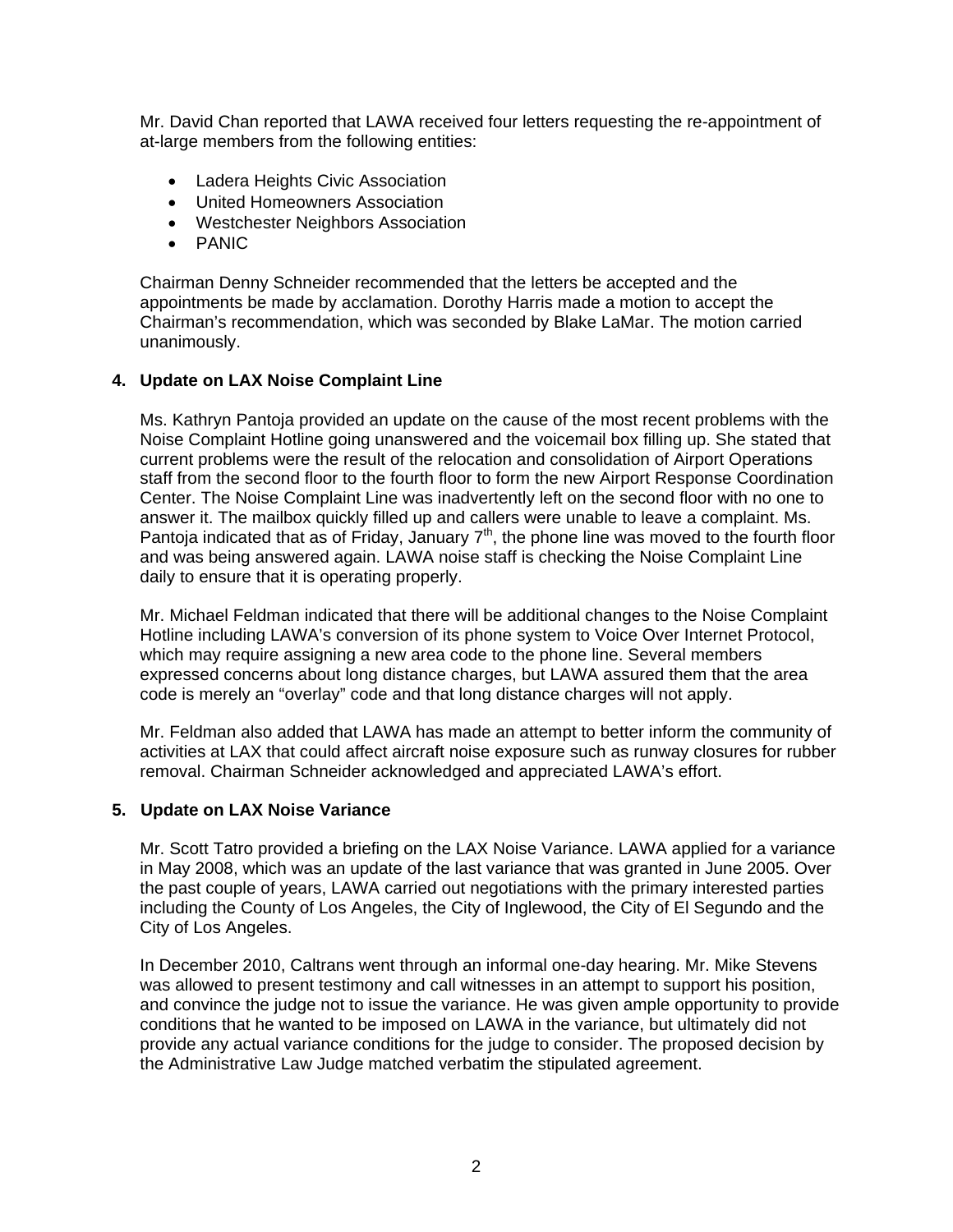Some of the elements of the proposed variance include an analysis of the preferential runway use policy, the continuation of the Noise Complaint Line relying on a live person to answer calls whenever possible, with voice mail as a backup, and the design of two Ground Run-up Enclosures (GREs) as proposed in the LAX Master Plan. LAWA expects Caltrans to issue the variance shortly. *Note: CalTrans issued the decision on the Variance on January 14, 2011. The new 3-year Variance will go into effect on February 13, 2011.* 

Member Danna Cope expressed concern about the possible re-evaluation of the preferential runway use policy. Mr. Tatro indicated that the purpose of the analysis is to find ways to improve compliance of the existing policy and does not involve changing the actual policy.

Chairman Schneider pointed out that the GREs must be fully designed within the five-year timeframe of the variance, which could be difficult for LAWA given its other projects. Mr. Michael Feldman agreed that it could be a challenge. Chairman Schneider also said that LAWA would need to find out if the airlines would use the GREs.

Member Danna Cope asked if the GREs would be designed to handle the New Large Aircraft (NLA). Mr. Feldman responded that NLA make up a very small percentage of the overall operations and that it is not likely that routine maintenance of NLAs, requiring runups, occurs at LAX.

### **6. Demonstration of New Noise Monitoring System**

Mr. David Chan provided a demonstration of some of the capabilities of the LAX Aircraft Noise and Operations Management System (ANOMS). Mr. Chan explained that staff use ANOMS to accomplish their daily tasks such as investigating noise complaints, monitoring noise abatement programs, and reviewing aircraft noise levels. Mr. Chan demonstrated how the system would be used to investigate early turn operations including a replay of the pilot/controller communications, reporting functions, aircraft registry services, and flight track data coverage.

Chairman Schneider asked how long the data was retained on the system. Mr. Tatro said that LAWA keeps all of the flight track data, but the ATC recordings take up a great deal of storage space and are only kept for about six months, which is sufficient to investigate deviations from LAX noise abatement programs.

Mr. Feldman asked if the controllers are aware that they are being recorded. Mr. Jeff Cunnyngham responded that the controllers are aware they are being recorded.

The discussions were interrupted by a member of the audience. As a result, a motion was later made and seconded to move the public comment up to the beginning of the meeting and to limit it to a maximum of three minutes.

David Chan wrapped up his ANOMS demonstration by commenting that the new system is very fast and robust when compared to the old system.

#### **7. Aviation Noise News Update**

Mr. Steve Alverson provided a rundown of the following noise news updates:

#### **Noise Grants Awarded in Fiscal 2010**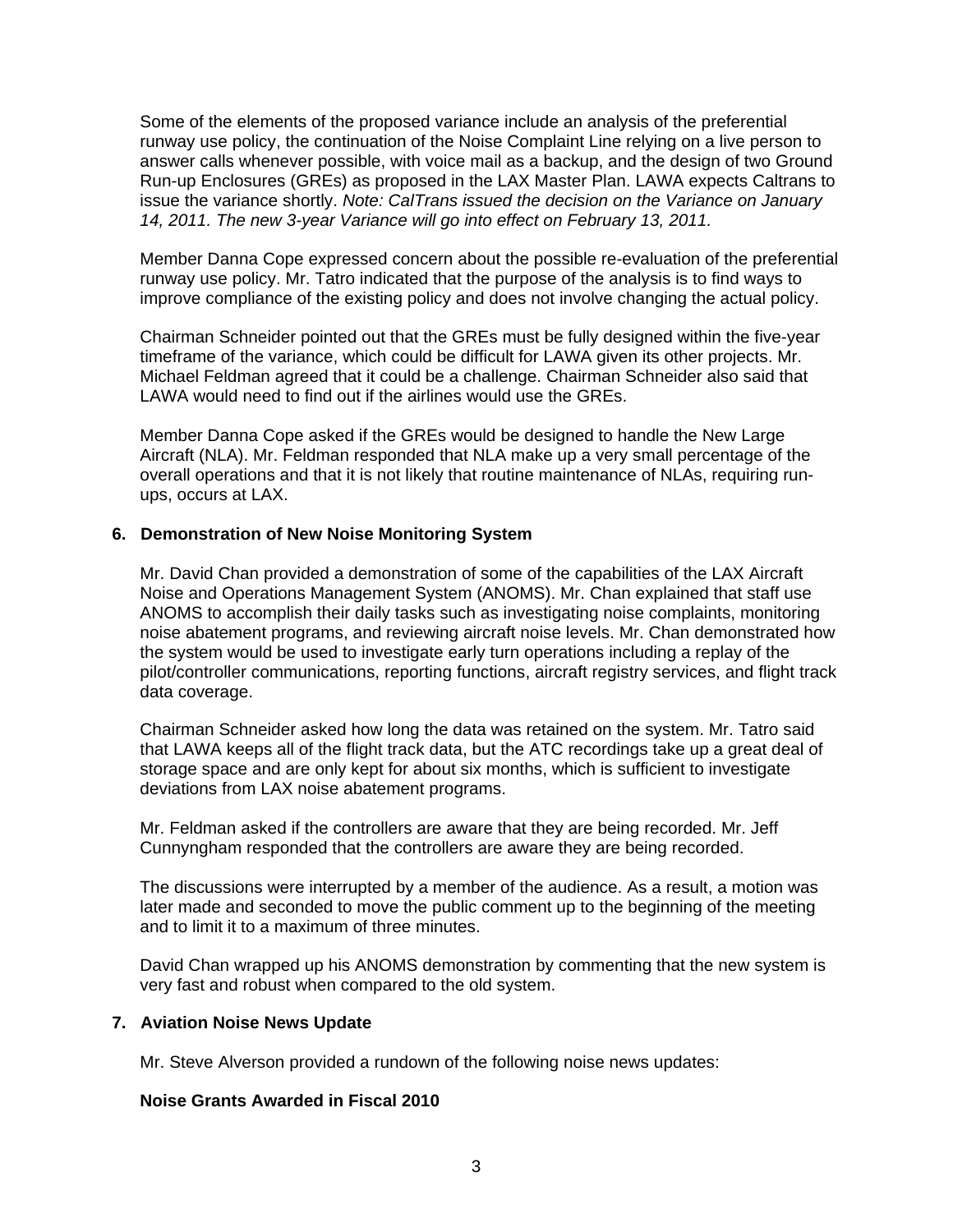\$206.4 million were awarded to the 39 airports through Airport Improvement Program (AIP) grants to conduct noise compatibility planning studies and to implement noise mitigation projects according to the FAA.

The breakout of the monies awarded during fiscal year 2010 is as follows:

- \$159.4 million awarded for sound insulation
- \$1.3 million to three airports for noise compatibility studies
- \$37.04 million to nine airports for land acquisition/easements
- \$8.5 million to two airports for other noise mitigation projects
- LAX received \$10 million for residential sound insulation sponsored by the City of Inglewood.

# **Airport Noise Symposium Program**

The UC Davis Symposium on Aviation Noise and Air Quality will be held February 27 to March 3 in Tucson, Arizona. Noise sessions will address the following:

- RNAV/RNP and NextGen
- Future Flight Tracking
- Is Part 150 still viable?
- Better Follow Through and Planning (including decaying sound insulation)
- Protecting Land Around Airports and disclosing impacts
- Giving communities an effective voice

<http://www.cevs.ucdavis.edu/confreg/index.cfm?confid=517>

# **Improve INM Accuracy for GA Aircraft**

Airport Cooperative Research Program seeking contractor for this project

- Goals of program include:
	- Assess predictive accuracy of INM for GA aircraft
	- Identify causes of deviations between actual and predicted values
	- Identify solutions to improve model accuracy

• Project expected to begin in early May and take 20 months <http://apps.trb.org/cmsfeed/TRBNetProjectDisplay.asp?ProjectID=3038>

# **NASA Awards Contracts for Advanced Aircraft Concepts**

- Identify advanced concepts for airliners entering service by 2025
- Concepts should:
	- Lower noise created by the aircraft
	- Cleaner exhaust
	- Lower fuel consumption
- New technology referred to as  $N+2$ , which stands for technology that is two generations more advanced than what is available today

[http://www.nasa.gov/home/hqnews/2010/dec/HQ\\_C10-076\\_Advcd\\_Aircraft.html](http://www.nasa.gov/home/hqnews/2010/dec/HQ_C10-076_Advcd_Aircraft.html)

## **PFCs Used for Noise Mitigation Projects**

- Since 1992, four percent of PFCs collected (\$3.17 billion) devoted to airport noise mitigation projects
- \$1.30 billion for soundproofing
- \$492.1 million for purchasing of land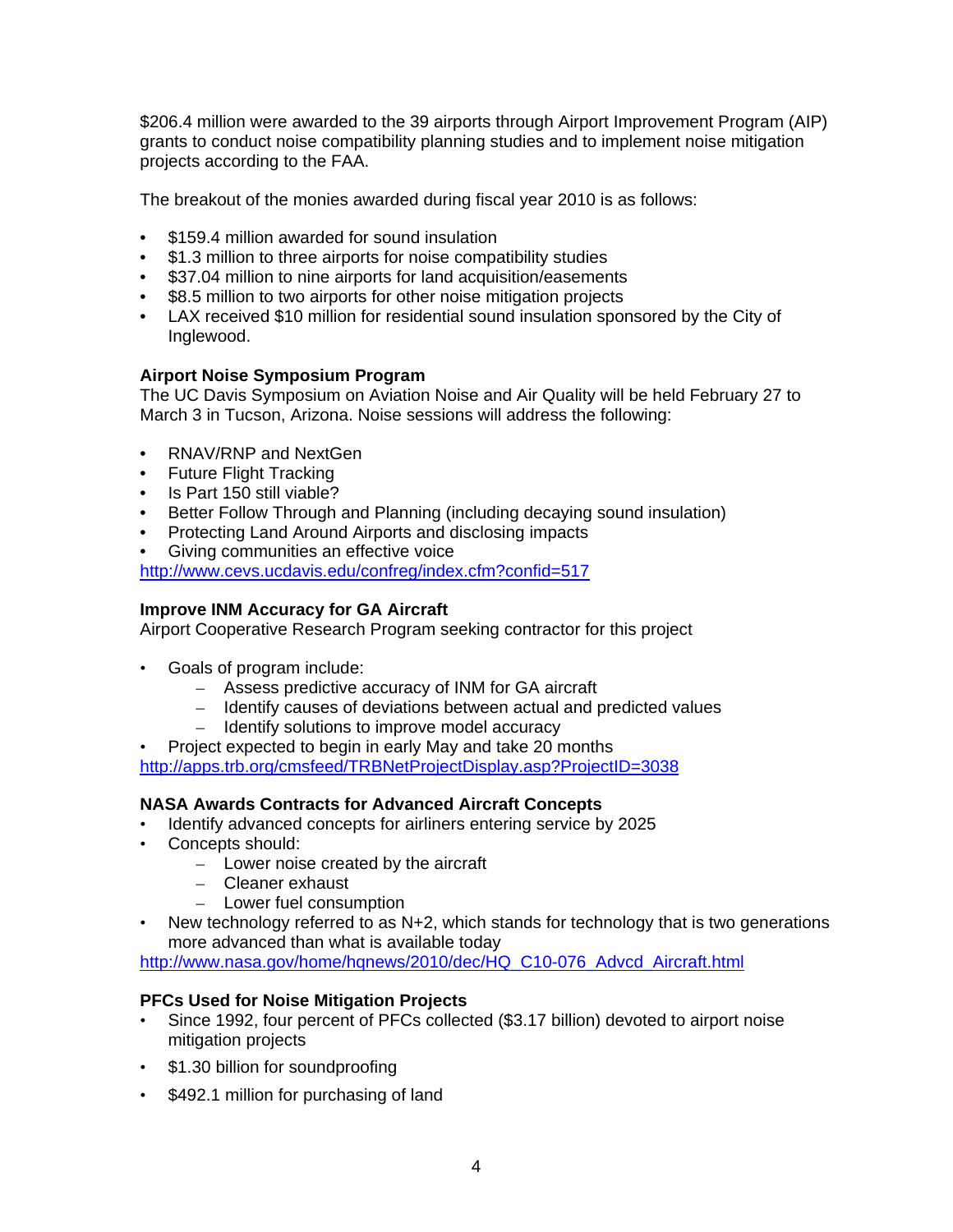• LAX listed as number one of top 20 airports utilizing \$788.4 million PFC revenue for noise mitigation projects

# **Oversight of the Implementation of NextGen**

- Rep. John L Mica (R-FL) and Rep. Thomas E. Petri (R-WI) leading effort
	- Improve efficiency of National Airspace System
	- Reduce fuel burn and environmental impacts
	- Improve passenger experience
	- Measurable benefits can be realized within a few years
	- Use equipment already in aircraft
	- Development of new procedures
	- Enhance sharing among FAA and airspace users
	- Reduce delays

<http://transportation.house.gov/News/PRArticle.aspx?NewsID=1027>

### **Southwest Implements RNP Procedures**

- Southwest Airlines implements Required Navigation Performance (RNP) procedures at nine airports, including LAX
	- RNP is satellite-based navigation
	- Accuracy of global positioning system
	- Capabilities of advanced avionics
	- New flight procedures
	- RNP reduces environmental impact with a more efficient operation
- RNP part of NextGen implementation

## **Airbus Offers Noise Reduction Engines**

- New engine options for A320 family (A321, A320, A319 models)
- Provide noise benefit with a 50% noise reduction demonstrated in early testing
- Offer 15% fuel savings
- CO2 and NOX double-digit emissions reductions

[http://www.airbus.com/newsevents/news-events-single/detail/airbus-offers-new-fuel-saving](http://www.airbus.com/newsevents/news-events-single/detail/airbus-offers-new-fuel-saving-engine-options-for-a320-family/news-browse/2/)[engine-options-for-a320-family/news-browse/2/](http://www.airbus.com/newsevents/news-events-single/detail/airbus-offers-new-fuel-saving-engine-options-for-a320-family/news-browse/2/)

## **AEDT News**

- Target release date for AEDT 2b is 2013
	- FAA's Integrated Noise Model (INM)
	- Emissions Dispersion Modeling System (EDMS)
	- INM and EDMS will sunset with the release of AEDT 2b
- INM 7.0c expected to be released in 2011
	- Updated standard aircraft substitution list
	- Expand aircraft available in INM
		- Boeing 787
		- Boeing 747-800
		- Embraer 170 and 190
		- Bell helicopters

## **8. Roundtable Member Discussion**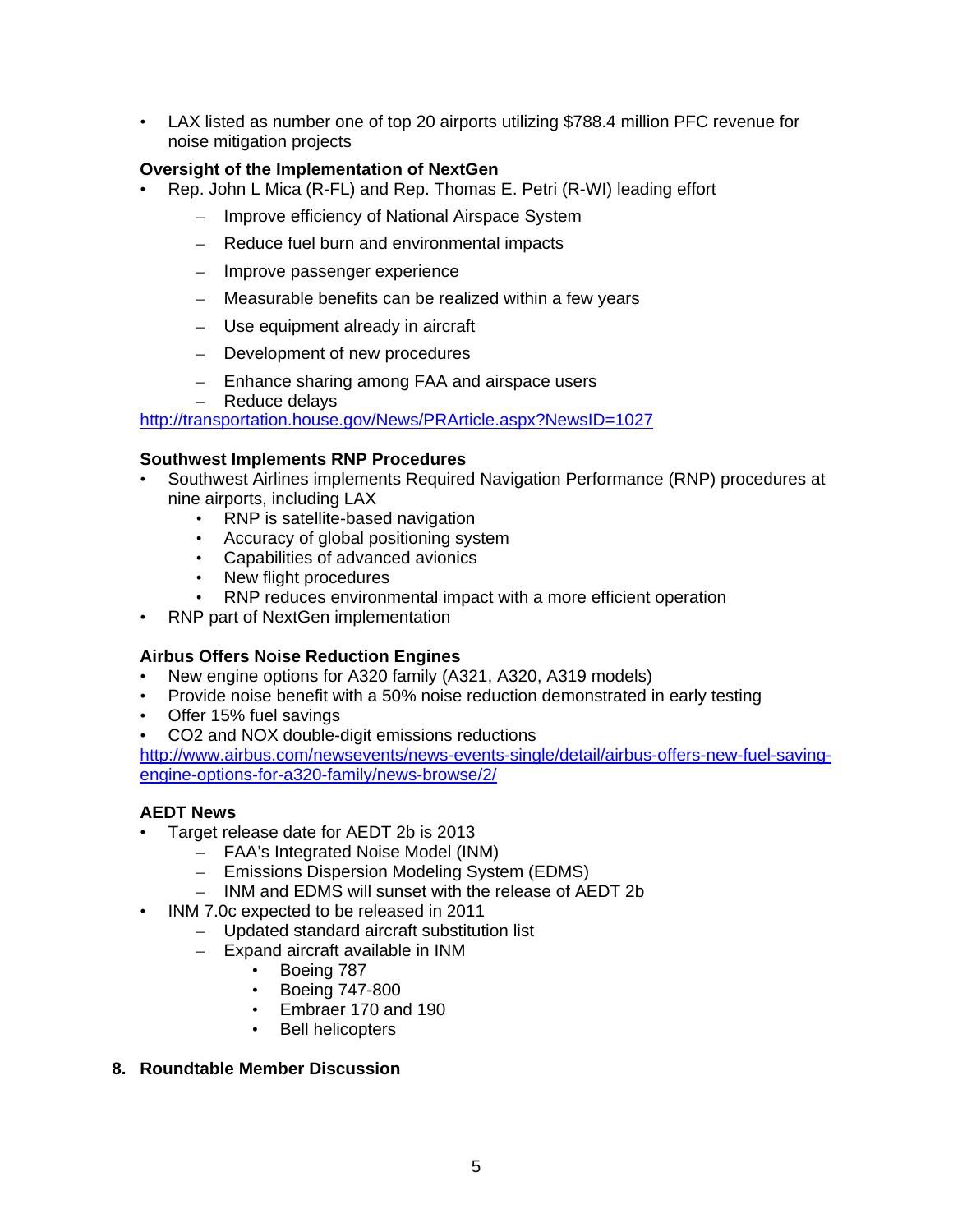Member Harris expressed concern about public comments being offered during the course of the evening, which consumed valuable time for the Roundtable members to have their discussions. Mr. Steve Alverson indicated that the SFO Roundtable provides time for public comments at the beginning of its meeting, requires speaker cards, and limits the comments to three minutes. Member Harris suggested that public comments be moved to the beginning of the meeting and limited to a specific period of time. Roundtable members agreed to Member Harris' proposal. The change will be reflected on the March 9, 2011 meeting agenda.

Member LaMar indicated that he has been receiving a flood of e-mails and phone calls due to the shift in flow at LAX due to the recent rainy weather. He observed that the downwind leg for east arrivals has been over the Palos Verdes Peninsula with aircraft at around 3,000 feet above mean sea level. He asked LAWA staff to analyze the east arrivals during the past couple of weeks to see if anything unusual was occurring. Chairman Schneider suggested that the item be added to the agenda for the next meeting. Mr. Scott Tatro agreed to review the data and report back at the March 9, 2011 Roundtable meeting. Member Harris wondered if the there are new weather patterns that are affecting the traffic patterns. Member Cope suggested that aircraft may have been avoiding the weather. Jeff Cunnyngham added that there were several days of easterly operations due to the rainy weather.

Member Cope suggested that LAWA also look at east departures for the same period as east arrivals as aircraft seem to be turning to the north closer in over the communities. Jeff Cunnyngham explained that east departures are flying the published standard Instrument Departure Procedures that have limits on when aircraft can turn due to surrounding airspace constraints. Several Roundtable members reiterated an interest in analyzing airspace in the vicinity of LAX with an eye toward eliminating constraints that impact aircraft noise.

Mr. David Chan suggested that the Roundtable submit a letter to the Oversight Committee of the Airport Cooperative Research Program urging the committee to focus its 2012 research on aircraft noise impacts. Vice Chair Jacobson moved and Member LaMar seconded a motion to proceed with Mr. Chan's suggestion. The motion carried unanimously.

Chairman Schneider then raised the issue on the number of meetings, which is currently set at six per year. Roundtable Facilitator Steve Alverson indicated that his contract allows for up to nine meetings per year. Chairman Schneider suggested that there was a clear need for an additional meeting in the spring and perhaps one in the fall. The Roundtable members agreed that adding two more meetings, one in April and the other in October, would be beneficial. *Note: After the meeting, Kathryn Pantoja clarified LAWA's position on adding meetings and agreed that the April meeting was justified, but suggested the Roundtable may want to hold off on scheduling the October meeting until there are sufficient items for the Roundtable to cover.* 

Chairman Schneider suggested that the Roundtable review the Work Program at the March 9, 2011 meeting.

### **9. Comments from the Public**

Grace Huth, a member from the public, inquired about the status of the Noise Complaint Line. Chairman Schneider indicated that an explanation of the circumstances surrounding